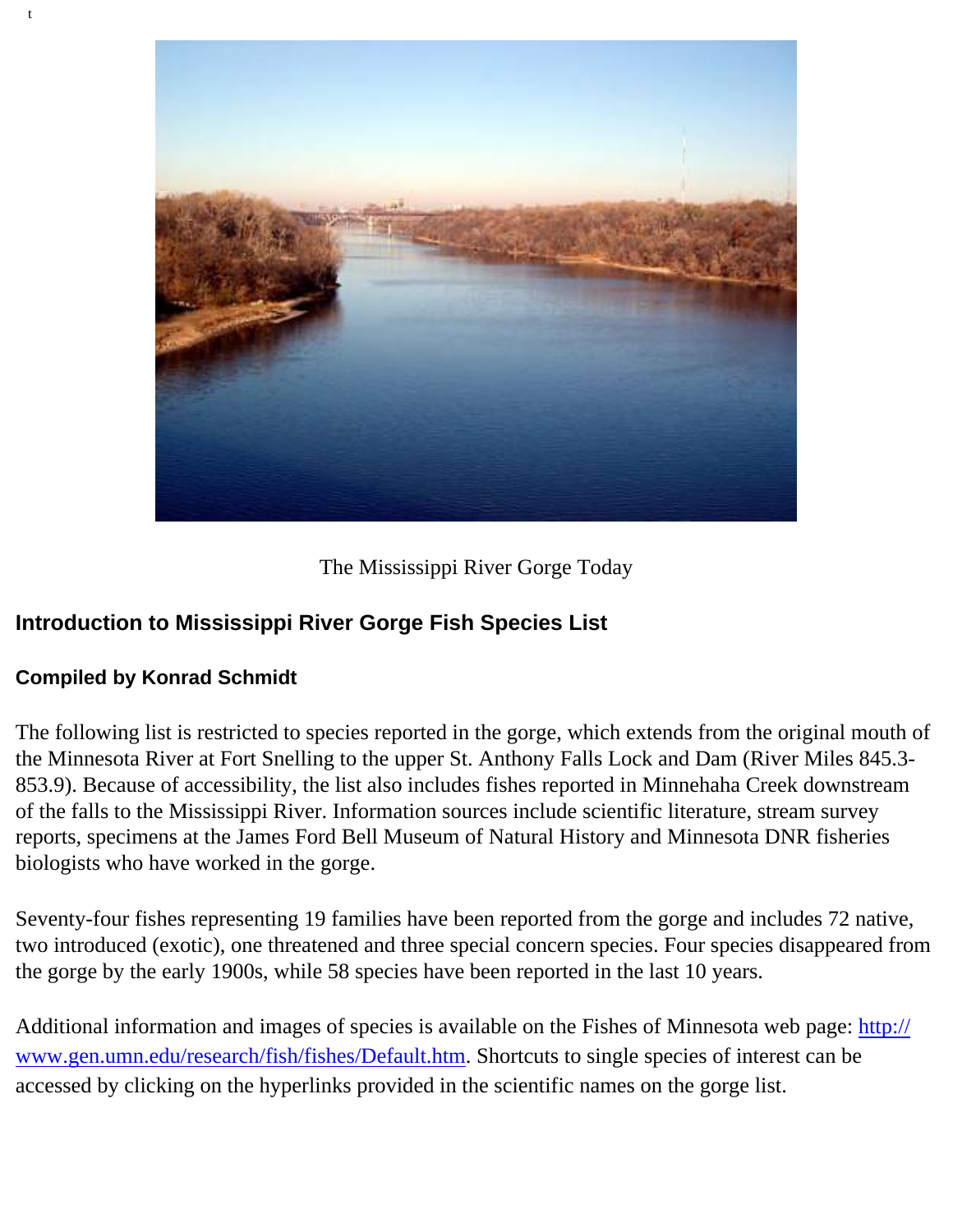|                                                         | <b>Common Name</b> Last Reported<br><b>Status</b> | <b>Conservation</b> |
|---------------------------------------------------------|---------------------------------------------------|---------------------|
| <b>Acipenseridae - Sturgeon Family</b>                  |                                                   |                     |
| <b>Acipenser fulvescens</b><br>lake sturgeon            | ca 1913<br><b>Special Concern</b>                 |                     |
| Scaphirhynchus platorynchus shovelnose sturgeon ca 1913 |                                                   |                     |
| Polyodontidae - Paddlefish Family                       |                                                   |                     |
| Polyodon spathula<br>paddlefish                         | 1990<br>Threatened                                |                     |
| Lepisosteidae - Gar Family                              |                                                   |                     |
| Lepisosteus osseus<br>longnose gar                      | 1891                                              |                     |
| Lepisosteus platostomus<br>shortnose gar                | 2004                                              |                     |
| <b>Amiidae - Bowfin Family</b>                          |                                                   |                     |
| Amia calva<br>bowfin                                    | 2004                                              |                     |
| <b>Hiodontidae - Mooneye Family</b>                     |                                                   |                     |
| <b>Hiodon</b> alosoides<br>goldeye                      | 2001                                              |                     |
| <b>Hiodon</b> tergisus<br>mooneye                       | 2004                                              |                     |
| <b>Anguillidae - Freshwater Eel Family</b>              |                                                   |                     |
| Anguilla rostrata<br>American eel                       | 1976                                              |                     |
| <b>Clupeidae - Herring Family</b>                       |                                                   |                     |
| Alosa chrysochloris<br>skipjack herring                 | ca 1913<br><b>Special Concern</b>                 |                     |
| Dorosoma cepedianum<br>gizzard shad                     | 2004                                              |                     |
| <b>Cyprinidae - Minnow Family</b>                       |                                                   |                     |
| <u>Campostoma anomalum</u><br>central stoneroller       | 2000                                              |                     |
| Cyprinella spiloptera<br>spotfin shiner                 | 2004                                              |                     |
| Cyprinus carpio<br>carp                                 | 2004<br>Introduced                                |                     |
| Hybognathus hankinsoni<br>brassy minnow                 | 1954                                              |                     |
| <b>Luxilus cornutus</b><br>common shiner                | 1954                                              |                     |
| <b>Macrhybopsis aestivalis</b><br>speckled chub         | 2000                                              |                     |
| Macrhybopsis storeriana<br>silver chub                  | 1989                                              |                     |
| Notemigonus crysoleucas<br>golden shiner                | 1987                                              |                     |
| Notropis atherinoides<br>emerald shiner                 | 2004                                              |                     |
| <b>Notropis blennius</b><br>river shiner                | 1997                                              |                     |
| <b>Notropis dorsalis</b><br>bigmouth shiner             | 1954                                              |                     |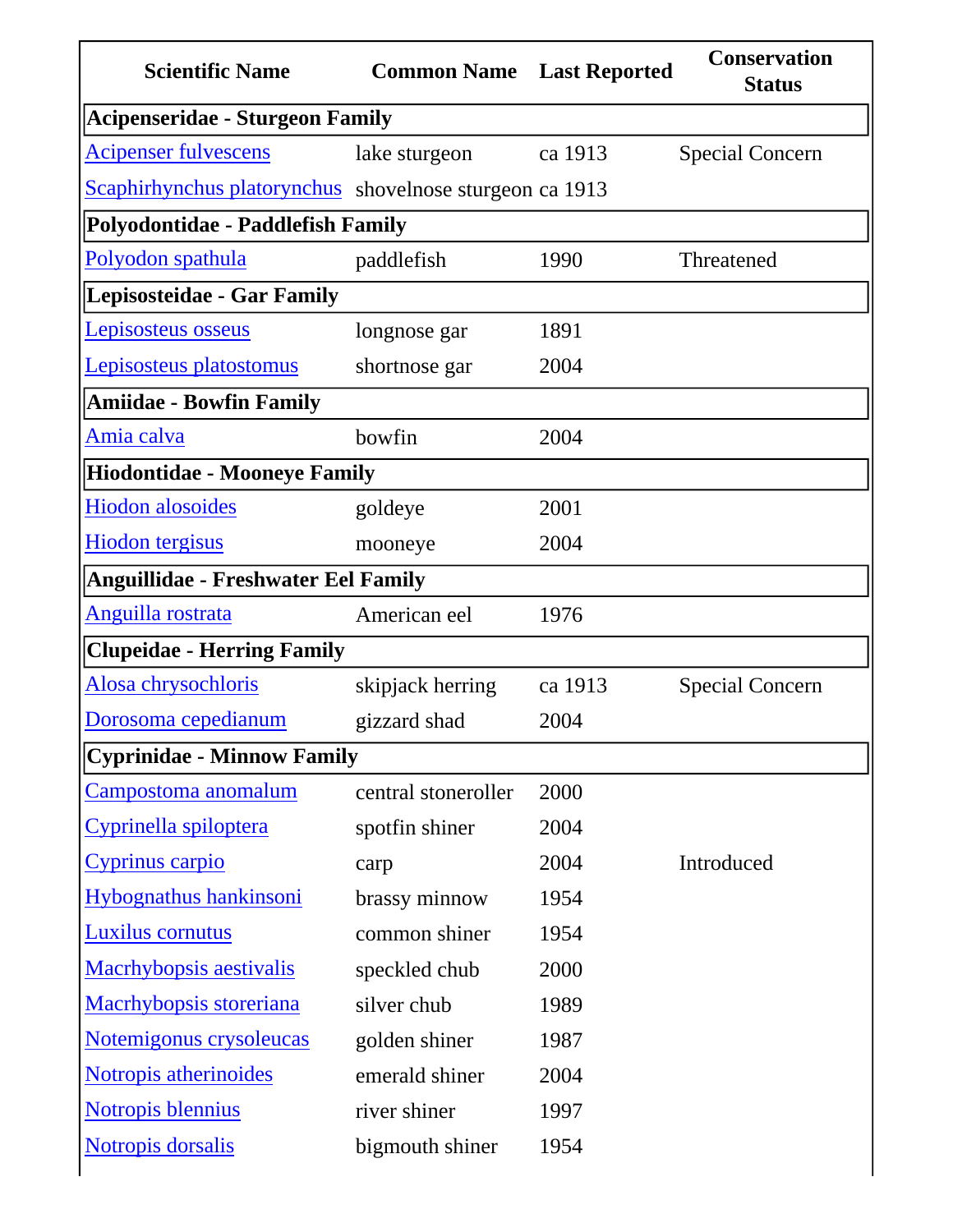| Notropis hudsonius                    | spottail shiner    | 1995 |                        |
|---------------------------------------|--------------------|------|------------------------|
| Notropis stramineus                   | sand shiner        | 2004 |                        |
| Notropis texanus                      | weed shiner        | 1953 |                        |
| Notropis volucellus                   | mimic shiner       | 2004 |                        |
| Pimephales notatus                    | bluntnose minnow   | 2000 |                        |
| Pimephales promelas                   | fathead minnow     | 2000 |                        |
| Pimephales vigilax                    | bullhead minnow    | 2004 |                        |
| <b>Rhinichthys atratulus</b>          | blacknose dace     | 1987 |                        |
| Semotilus atromaculatus               | creek chub         | 2000 |                        |
| <b>Catostomidae - Sucker Family</b>   |                    |      |                        |
| Carpiodes carpio                      | river carpsucker   | 2004 |                        |
| Carpiodes cyprinus                    | quillback          | 2004 |                        |
| Carpiodes velifer                     | hightin carpsucker | 2004 |                        |
| Catostomus commersoni                 | white sucker       | 2004 |                        |
| Cycleptus elongatus                   | blue sucker        | 2004 | <b>Special Concern</b> |
| <b>Hypentelium nigricans</b>          | northern hogsucker | 2004 |                        |
| <b>Ictiobus bubalus</b>               | smallmouth buffalo | 2004 |                        |
| Ictiobus cyprinellus                  | bigmouth buffalo   | 2004 |                        |
| Moxostoma anisurum                    | silver redhorse    | 2004 |                        |
| Moxostoma carinatum                   | river redhorse     | 2001 |                        |
| Moxostoma erythrurum                  | golden redhorse    | 2004 |                        |
| Moxostoma macrolepidotum              | shorthead redhorse | 2004 |                        |
| Moxostoma valenciennesi               | greater redhorse   | 2001 |                        |
| Ictaluridae - Bullhead Catfish Family |                    |      |                        |
| <b>Ameiurus melas</b>                 | black bullhead     | 1990 |                        |
| Ameiurus nebulosus                    | brown bullhead     | 2000 |                        |
| Ictalurus punctatus                   | channel catfish    | 2004 |                        |
| <b>Noturus flavus</b>                 | stonecat           | 1975 |                        |
| Pylodictis olivaris                   | flathead catfish   | 2001 |                        |
| <b>Esocidae - Pike Family</b>         |                    |      |                        |
| <b>Esox</b> lucius                    | northern pike      | 2004 |                        |
| <b>Esox masquinongy</b>               | muskellunge        | 2004 |                        |
|                                       |                    |      |                        |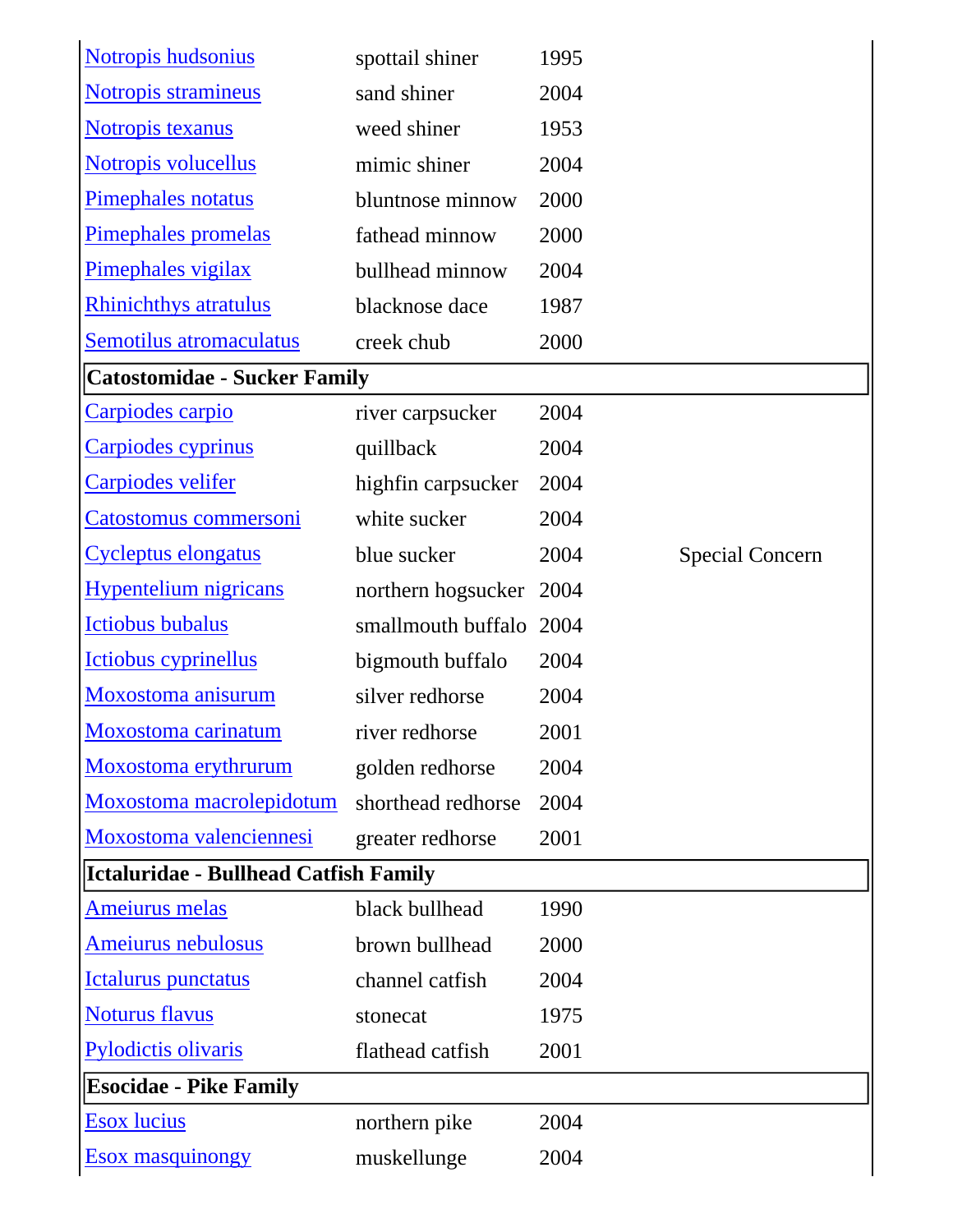| <b>Esox lucius x E. masquinongy tiger muskie</b> |                    | 1995 |            |  |  |
|--------------------------------------------------|--------------------|------|------------|--|--|
| <b>Salmonidae - Trout Family</b>                 |                    |      |            |  |  |
| <b>Oncorhynchus mykiss</b>                       | rainbow trout      | 1995 | Introduced |  |  |
| <b>Percopsidae - Trout-Perch Family</b>          |                    |      |            |  |  |
| Percopsis omiscomaycus                           | trout-perch        | 2004 |            |  |  |
| <b>Lotidae - Cod Family</b>                      |                    |      |            |  |  |
| Lota lota                                        | burbot             | 1995 |            |  |  |
| <b>Gasterosteidae - Stickleback Family</b>       |                    |      |            |  |  |
| Culaea inconstans                                | brook stickleback  | 1989 |            |  |  |
| <b>Moronidae - Temperate Bass Family</b>         |                    |      |            |  |  |
| Morone chrysops                                  | white bass         | 2004 |            |  |  |
| <b>Centrarchidae - Sunfish Family</b>            |                    |      |            |  |  |
| <b>Ambloplites rupestris</b>                     | rock bass          | 1987 |            |  |  |
| Lepomis cyanellus                                | green sunfish      | 1995 |            |  |  |
| Lepomis gibbosus                                 | pumpkinseed        | 2000 |            |  |  |
| Lepomis macrochirus                              | bluegill           | 2004 |            |  |  |
| Micropterus dolomieu                             | smallmouth bass    | 2004 |            |  |  |
| Micropterus salmoides                            | largemouth bass    | 2001 |            |  |  |
| Pomoxis annularis                                | white crappie      | 1995 |            |  |  |
| Pomoxis nigromaculatus                           | black crappie      | 2004 |            |  |  |
| <b>Percidae - Perch Family</b>                   |                    |      |            |  |  |
| Etheostoma exile                                 | Iowa darter        | 1982 |            |  |  |
| Etheostoma nigrum                                | johnny darter      | 2000 |            |  |  |
| Perca flavescens                                 | yellow perch       | 1995 |            |  |  |
| Percina caprodes                                 | logperch           | 2004 |            |  |  |
| Percina maculata                                 | blackside darter   | 2000 |            |  |  |
| Percina phoxocephala                             | slenderhead darter | 1997 |            |  |  |
| Percina shumardi                                 | river darter       | 1995 |            |  |  |
| <b>Sander canadense</b>                          | sauger             | 2004 |            |  |  |
| <b>Sander vitreus</b>                            | walleye            | 2004 |            |  |  |
| <b>Sciaenidae - Drum Family</b>                  |                    |      |            |  |  |
| <b>Aplodinotus grunniens</b>                     | freshwater drum    | 2004 |            |  |  |